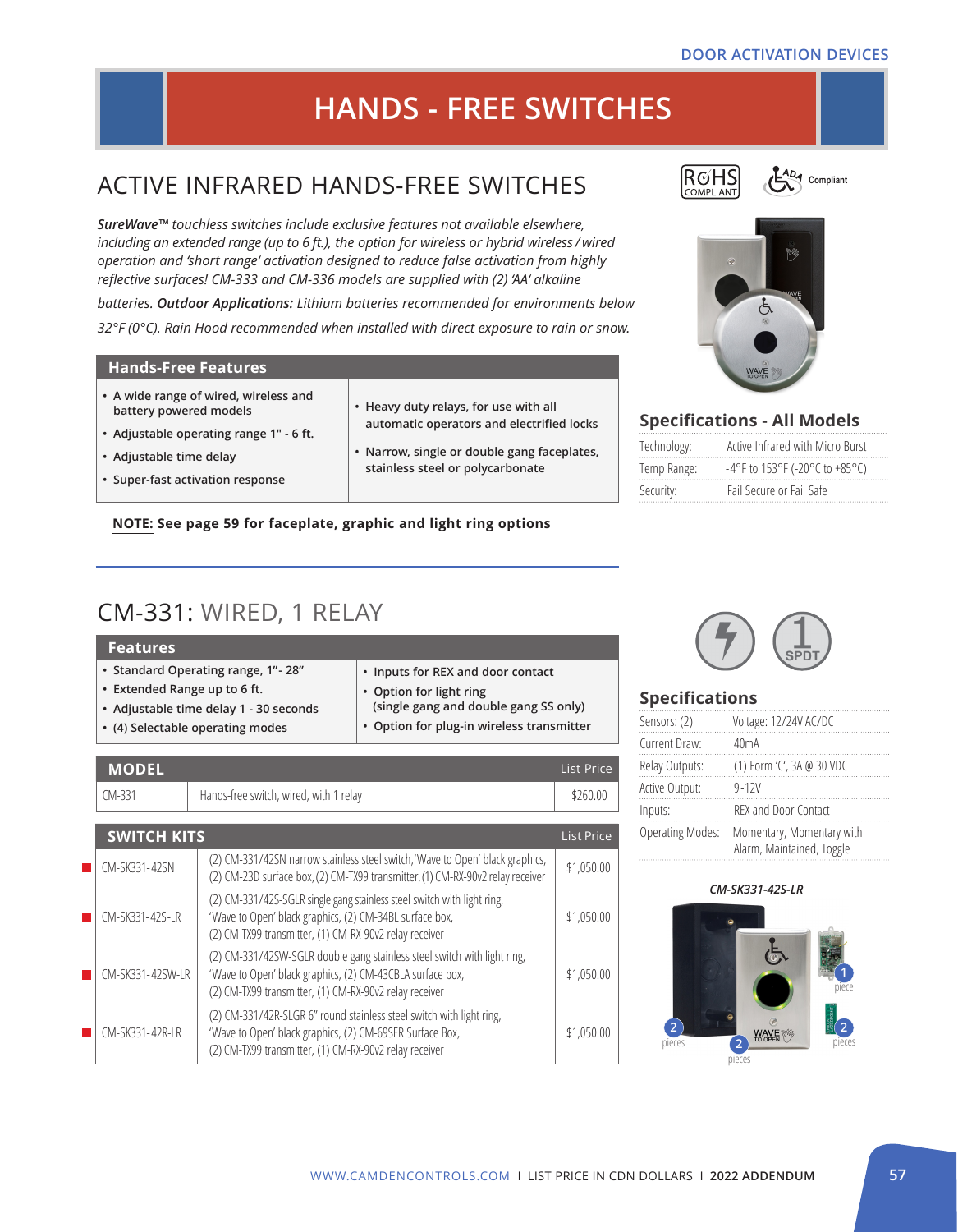#### **DOOR ACTIVATION DEVICES**

# **HANDS - FREE SWITCHES**

# CM-332: WIRED, 2 RELAY

#### **Features**

- **• Advanced switch with Door Control Functions**
- **• Standard operating range, 1" 28"**
- **• Extended Range up to 6 ft.**
- **• Adjustable time delay 1 30 seconds**

### **• (7) Selectable operating modes**

- **• Inputs for REX and door contact**
- **• Option for light ring**
- **( single gang and double gang SS only)**
- **• Option for plug-in wireless transmitter**

| <b>MODEL</b> |                                         | List Price |
|--------------|-----------------------------------------|------------|
| CM-332       | Hands-free switch, wired, with 2 relays | \$280.00   |

# CM-333: HYBRID, BATTERY POWERED, 1 RELAY

| <b>Features</b>                                                                                                                                  |                                                                                                                                                                      |
|--------------------------------------------------------------------------------------------------------------------------------------------------|----------------------------------------------------------------------------------------------------------------------------------------------------------------------|
| • Ideal for retrofit applications using<br>existing wires (only 2 conductors)<br>• Long battery life using standard<br><b>Alkaline batteries</b> | • Standard operating range, 1" - 12"<br>• Adjustable time delay 1 - 30 seconds<br>• Input for Request to Exit or Door Contact<br>• Fail Safe/Non-Fail Safe operation |
|                                                                                                                                                  |                                                                                                                                                                      |



# CM-336: BATTERY POWERED, WIRELESS

### **Features**

| • Ideal where switch is                      | • Low battery & battery test features       |
|----------------------------------------------|---------------------------------------------|
| difficult/expensive to wire                  | • Standard operating range, 1" - 12"        |
| • Industry-leading 4 year battery life using | • Requires CM-RX90 / 92 wireless receiver   |
| standard Alkaline batteries                  | • Input for Request to Exit or Door Contact |

| MODEL' |                                              | List Price |
|--------|----------------------------------------------|------------|
| CM-336 | Hands-free switch, battery powered, wireless | \$260.00   |

| <b>SWITCH KITS</b> |                                                                                                                                                | List Price |
|--------------------|------------------------------------------------------------------------------------------------------------------------------------------------|------------|
| CM-SK336-42S       | (2) CM-336/42S single gang stainless steel switch, 'Wave to Open' black graphics,<br>(2) CM-34BL surface box, (1) CM-RX-90v2 relay receiver    | \$700.00   |
| CM-SK336-42SW      | (2) CM-336/42SW double gang stainless steel switch, 'Wave to Open'<br>black graphics, (2) CM-43CBLA surface box, (1) CM-RX-90v2 relay receiver | \$700.00   |
| CM-SK336-42R       | (2) CM-336/42R 6" round stainless steel switch, 'Wave to Open' black graphics,<br>(2) CM-69SER Surface Box, (1) CM-RX-90v2 relay receiver      | \$700.00   |

#### **NOTE: See page 59 for faceplate, graphic and light ring options**



### **Specifications**

| Sensors: (2)            | Voltage: 12/24V AC/DC                                                                             |
|-------------------------|---------------------------------------------------------------------------------------------------|
| Current Draw:           | $40 \,\mathrm{mA}$                                                                                |
| Relay Outputs:          | (2) Form 'C', 3A @ 30 VDC                                                                         |
| Active Output:          | $9 - 12V$                                                                                         |
| Inputs:                 | REX and Door Contact                                                                              |
| <b>Operating Modes:</b> | Momentary, Momentary with<br>Alarm, Maintained, Toggle, Security,<br>Extended Range, and Sequence |



### **Specifications**

| Sensors:                | (1)                                                                   |
|-------------------------|-----------------------------------------------------------------------|
| <b>Batteries:</b>       | (2) 'AA' Alkaline (supplied)<br>(2) 'AA' Lithium Batteries (optional) |
| Battery Life:           | 2 yrs (100 operations per day)                                        |
| Relay Outputs:          | (1) Form 'C', 3A @ 30 VDC                                             |
| Input:                  | Request to Exit or Door Contact                                       |
| <b>Operating Modes:</b> | Momentary, Momentary with<br>Alarm, Maintained (Latching)             |
|                         |                                                                       |



### **Specifications**

| Sensors:      | (1)                                                                   |
|---------------|-----------------------------------------------------------------------|
| Batteries:    | (2) 'AA' Alkaline (supplied)<br>(2) 'AA' Lithium Batteries (optional) |
| Battery Life: | 4 yrs (100 operations per day)                                        |
| Input:        | Request to Exit or Door Contact                                       |
|               | Output Frequency: 905.25 / 915.25 / 925.25 MHz.<br>(Spread Spectrum)  |

#### *CM-SK336-42S*